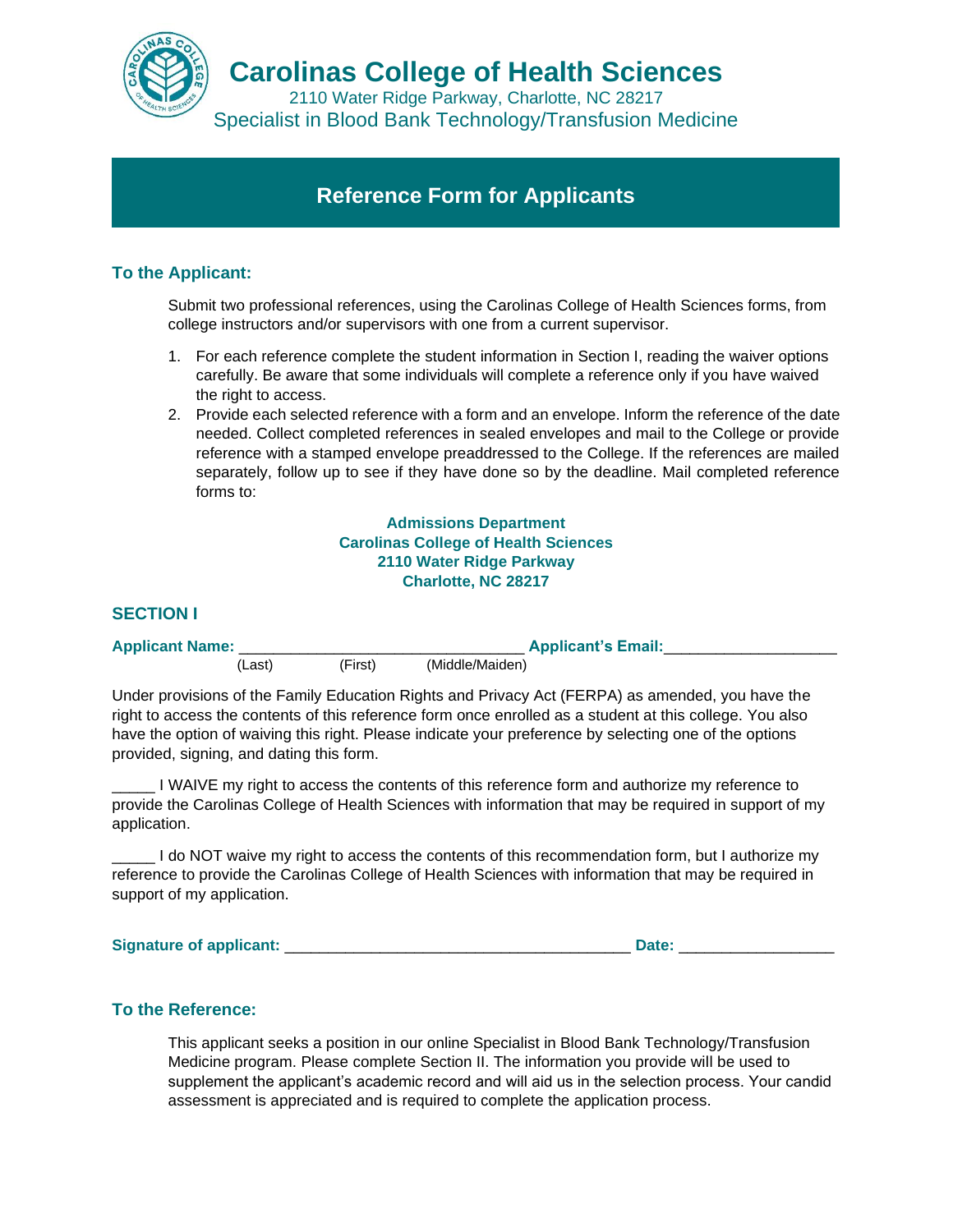

Specialist in Blood Bank Technology/Transfusion Medicine

### **SECTION II**

This form is numerically summarized. Leaving any item un-rated will penalize the applicant. If you cannot rate an applicant in all areas, please use a rating based on the other areas of assessment or decline completion of reference.

## **Name of Applicant:** \_\_\_\_\_\_\_\_\_\_\_\_\_\_\_\_\_\_\_\_\_\_\_\_\_\_\_\_\_\_\_\_\_\_\_\_\_\_\_\_\_\_\_\_\_\_\_\_\_\_\_\_\_\_\_\_\_\_\_\_\_\_\_\_\_\_\_

Please rate the applicant in each category below by placing an "X" in the appropriate column.

| <b>Applicant Characteristics</b><br>This data is numerically summarized. All | Outstanding<br>(0.5) | Above Average<br>(0.4) | Average<br>(0.2) | Poor<br>(0.0) |
|------------------------------------------------------------------------------|----------------------|------------------------|------------------|---------------|
| categories MUST be rated.                                                    |                      |                        |                  |               |
| 1. Laboratory and/or Work                                                    |                      |                        |                  |               |
| Performance: Industrious, performs                                           |                      |                        |                  |               |
| work promptly, independently, and                                            |                      |                        |                  |               |
| safely.                                                                      |                      |                        |                  |               |
| 2. Judgment: Critically and reliably                                         |                      |                        |                  |               |
| evaluates facts, uses common sense in                                        |                      |                        |                  |               |
| making decisions.                                                            |                      |                        |                  |               |
| 3. Efficiency: Has good manual                                               |                      |                        |                  |               |
| dexterity, neat, organized, and able to                                      |                      |                        |                  |               |
| multitask.                                                                   |                      |                        |                  |               |
| 4. Originality: Demonstrates initiative<br>and resourcefulness.              |                      |                        |                  |               |
|                                                                              |                      |                        |                  |               |
| 5. Written communication: Expresses<br>self well in writing.                 |                      |                        |                  |               |
| 6. Oral Communication: Expresses self                                        |                      |                        |                  |               |
| well verbally.                                                               |                      |                        |                  |               |
| 7. Development Potential:                                                    |                      |                        |                  |               |
| Demonstrates potential for professional                                      |                      |                        |                  |               |
| growth.                                                                      |                      |                        |                  |               |
| 8. Leadership: Has capacity to assume                                        |                      |                        |                  |               |
| responsibility and lead others.                                              |                      |                        |                  |               |
| 9. Adaptability: Has ability to assume                                       |                      |                        |                  |               |
| new or changing conditions and accepts                                       |                      |                        |                  |               |
| them constructively.                                                         |                      |                        |                  |               |
| 10. Poise and Self Control: Contributes                                      |                      |                        |                  |               |
| knowledge or opinion in a mature                                             |                      |                        |                  |               |
| manner.                                                                      |                      |                        |                  |               |
| 11. Interpersonal Relations: Works well                                      |                      |                        |                  |               |
| with others towards a common goal.                                           |                      |                        |                  |               |
| 12. Dependability: Works well with                                           |                      |                        |                  |               |
| limited supervision, is responsible,                                         |                      |                        |                  |               |
| accurate and precise.                                                        |                      |                        |                  |               |
| 13. Attendance and Punctuality:                                              |                      |                        |                  |               |
| <b>Additional Comments:</b>                                                  |                      |                        |                  |               |
|                                                                              |                      |                        |                  |               |
|                                                                              |                      |                        |                  |               |